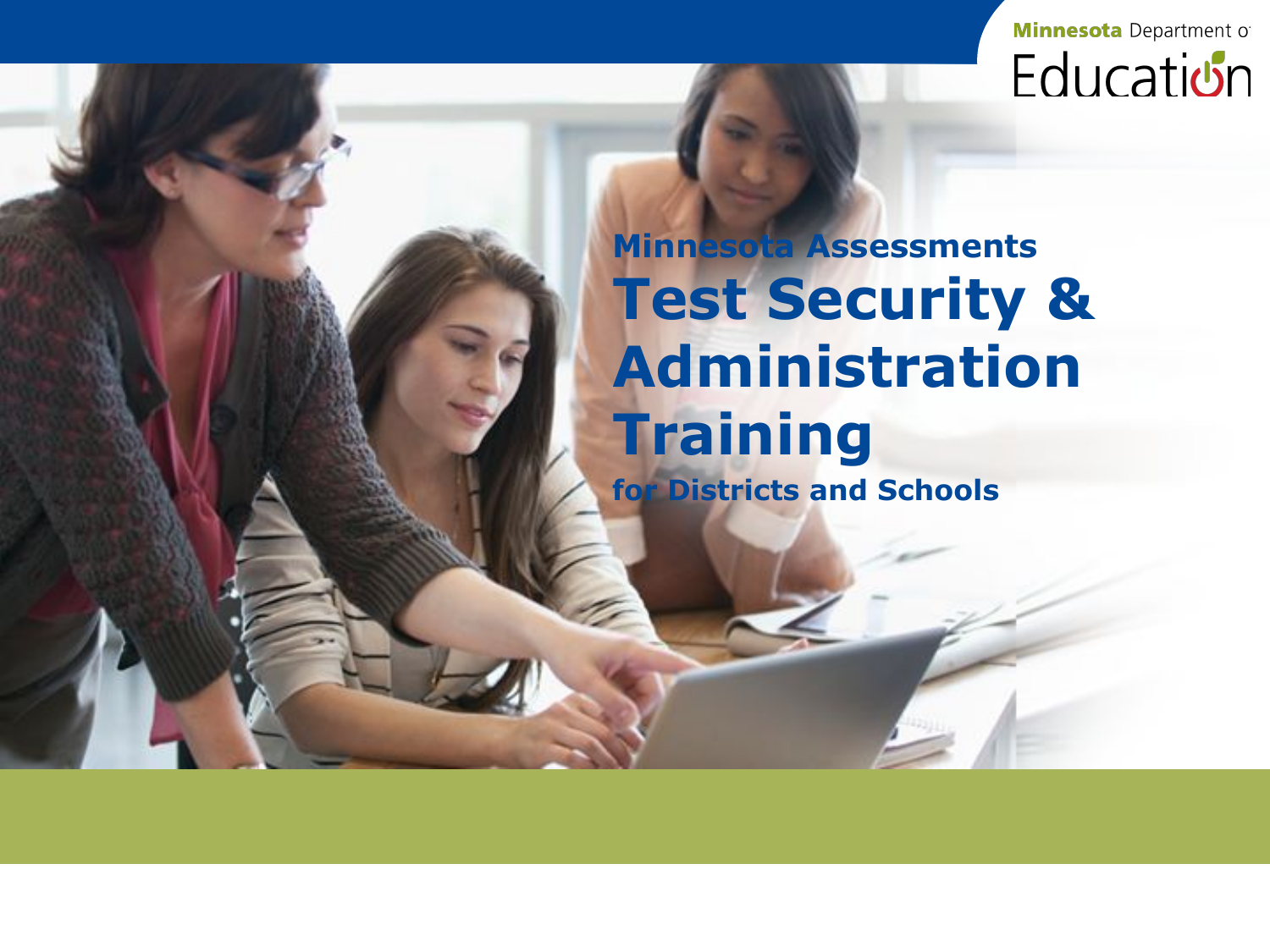

## Objectives of This Training

• To provide an overview of test security and administration procedures required by Minnesota Department of Education in order to reduce the number of security and administration problems during testing.

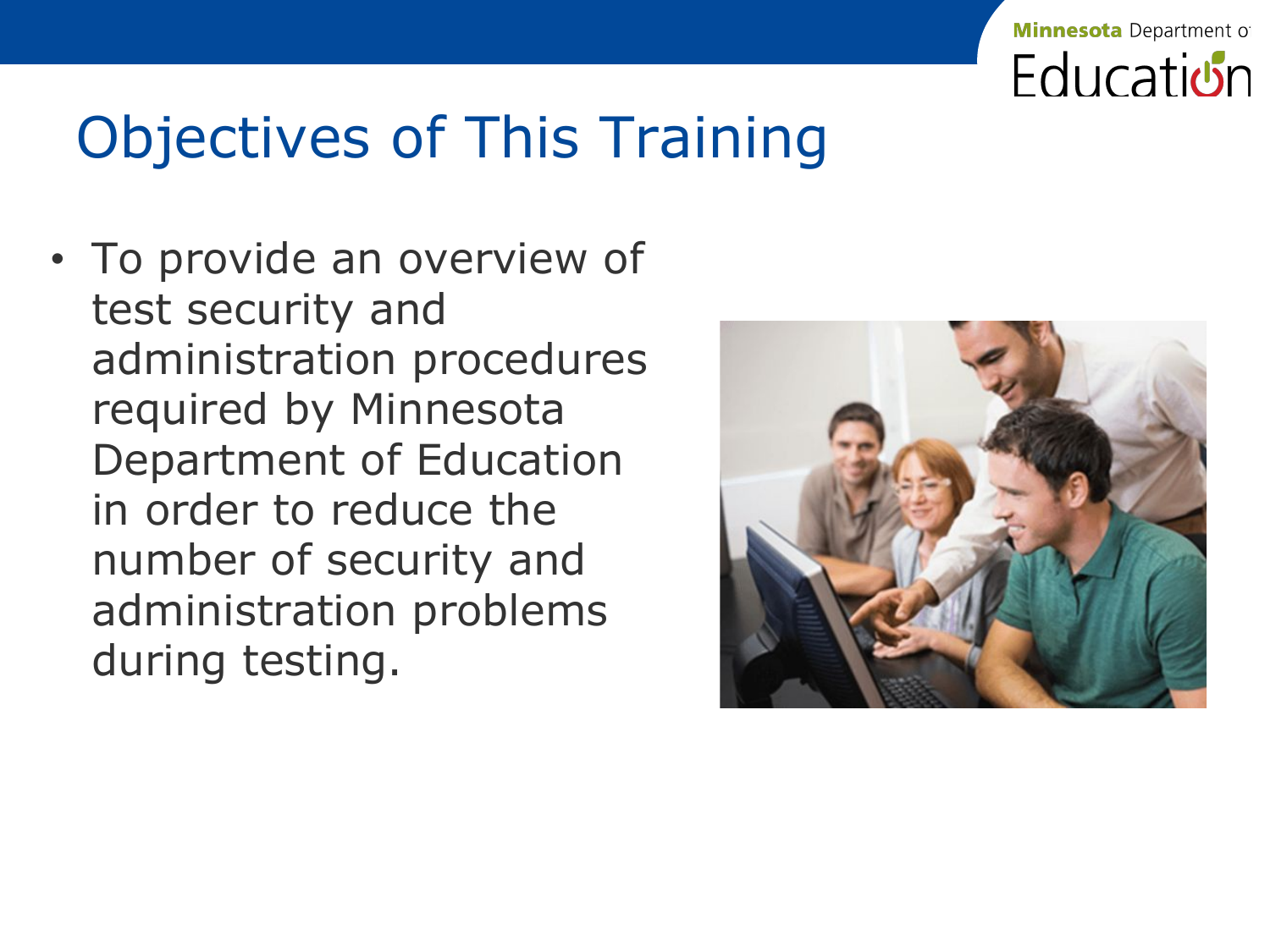

## This presentation will cover ACCESS, Alternate ACCESS, MCA and MTAS testing except where noted.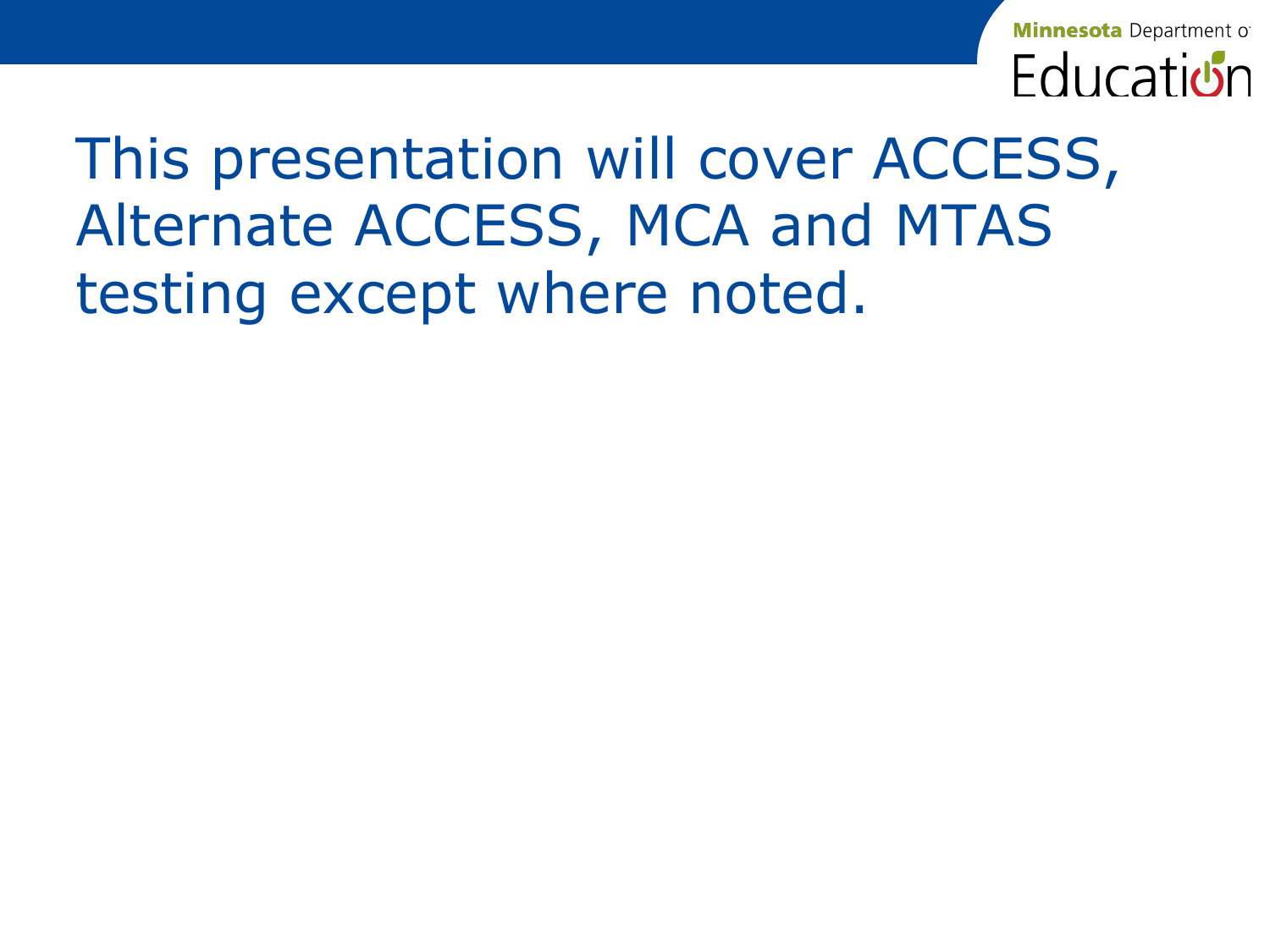

## Objectives for Test Monitor Training

Test Monitors will…

- Know what is new this year for testing.
- Know what to do with scratch paper & test tickets.
- **•** Understand Test Monitor Directions
- Know how to contact their School Assessment Coordinator during testing.
- Know how to call Katie Johnson (952-496-5049).
- Know testing procedures for common occurrences.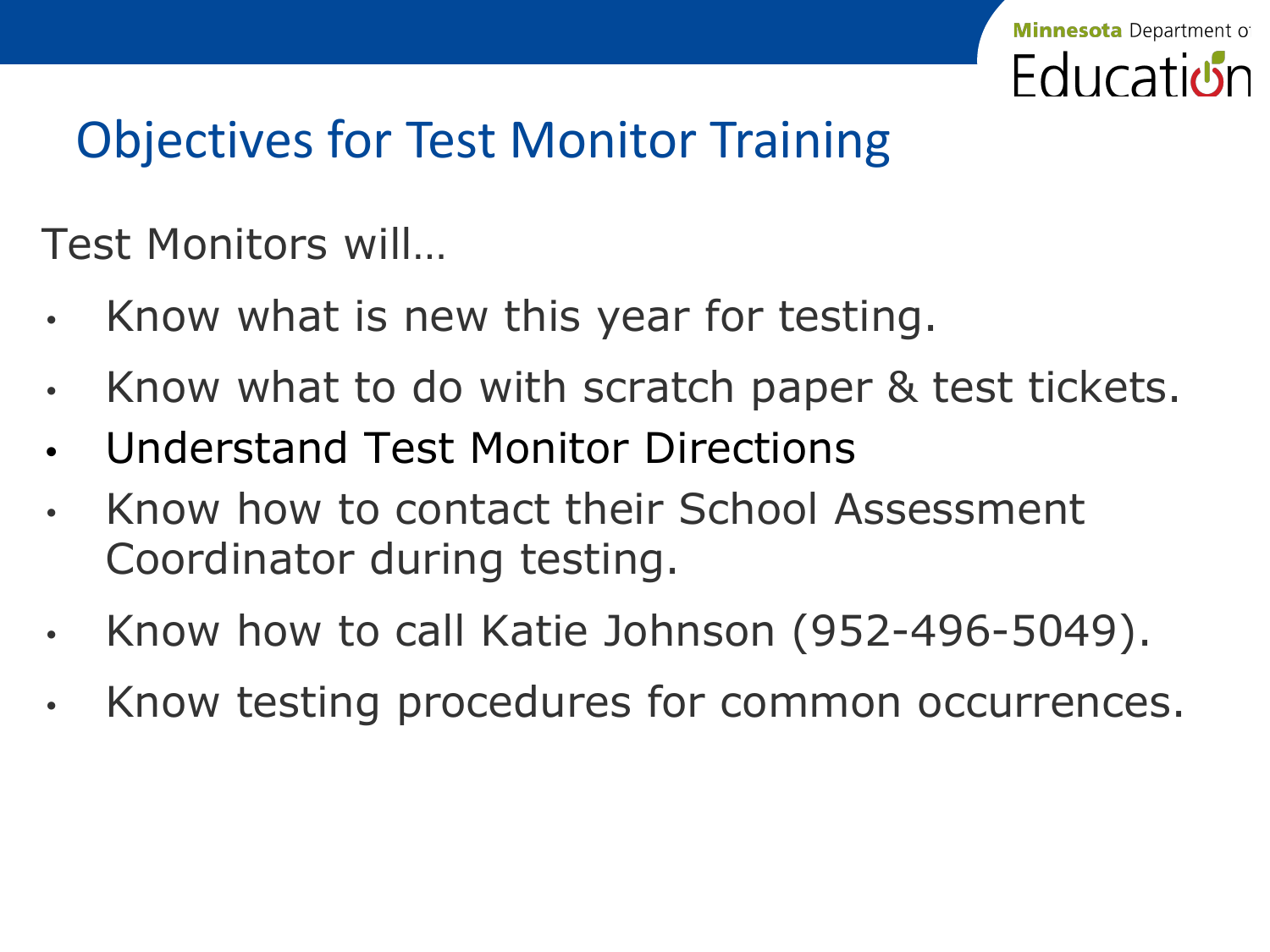

## New This Year…

Nothing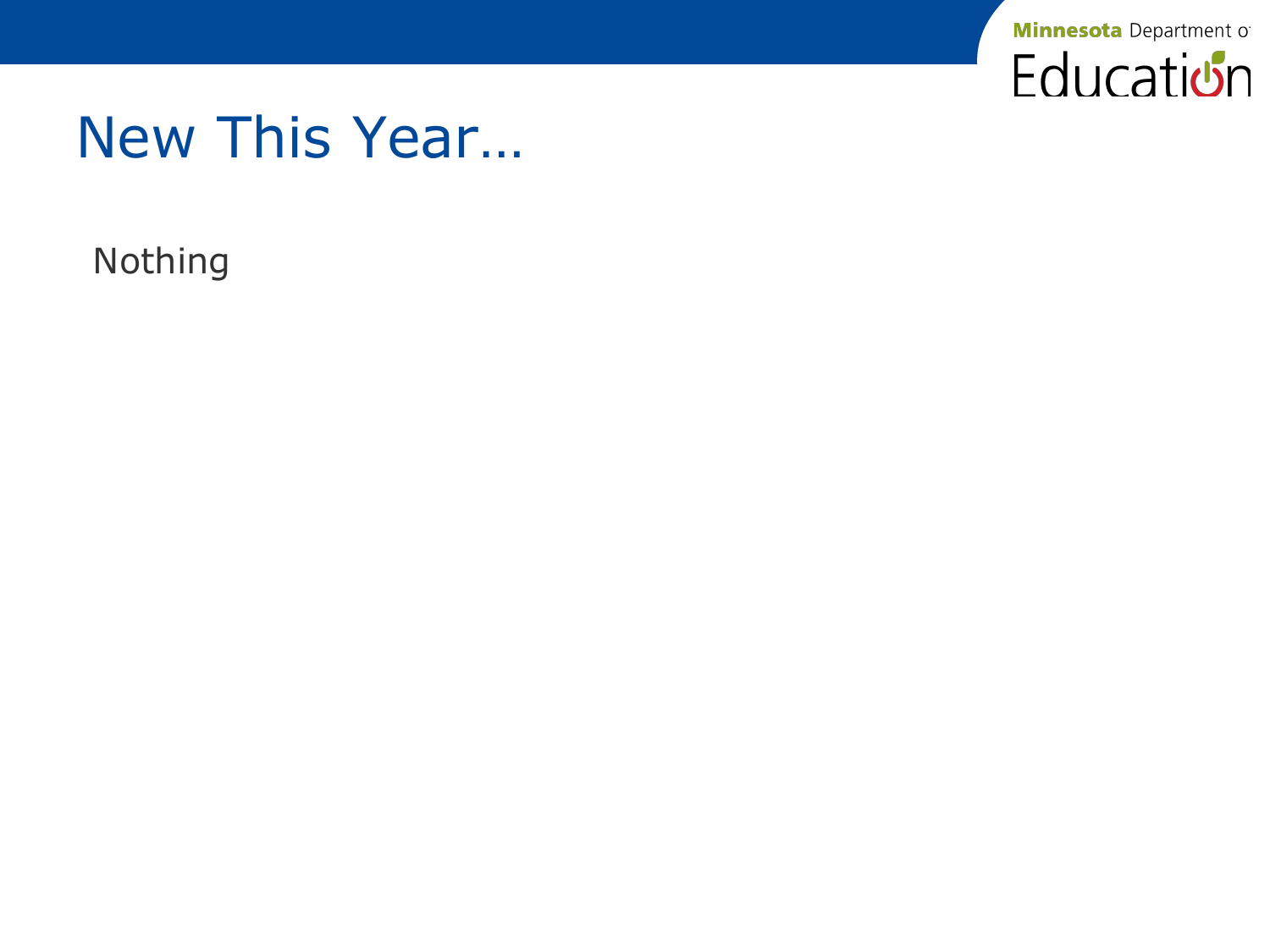#### POINT OF EMPHASIS! After Testing: Addressing Student Questions

#### Targeted instruction on specific items is NOT allowed

Targeted instruction on general concepts only allowed when all testing is complete

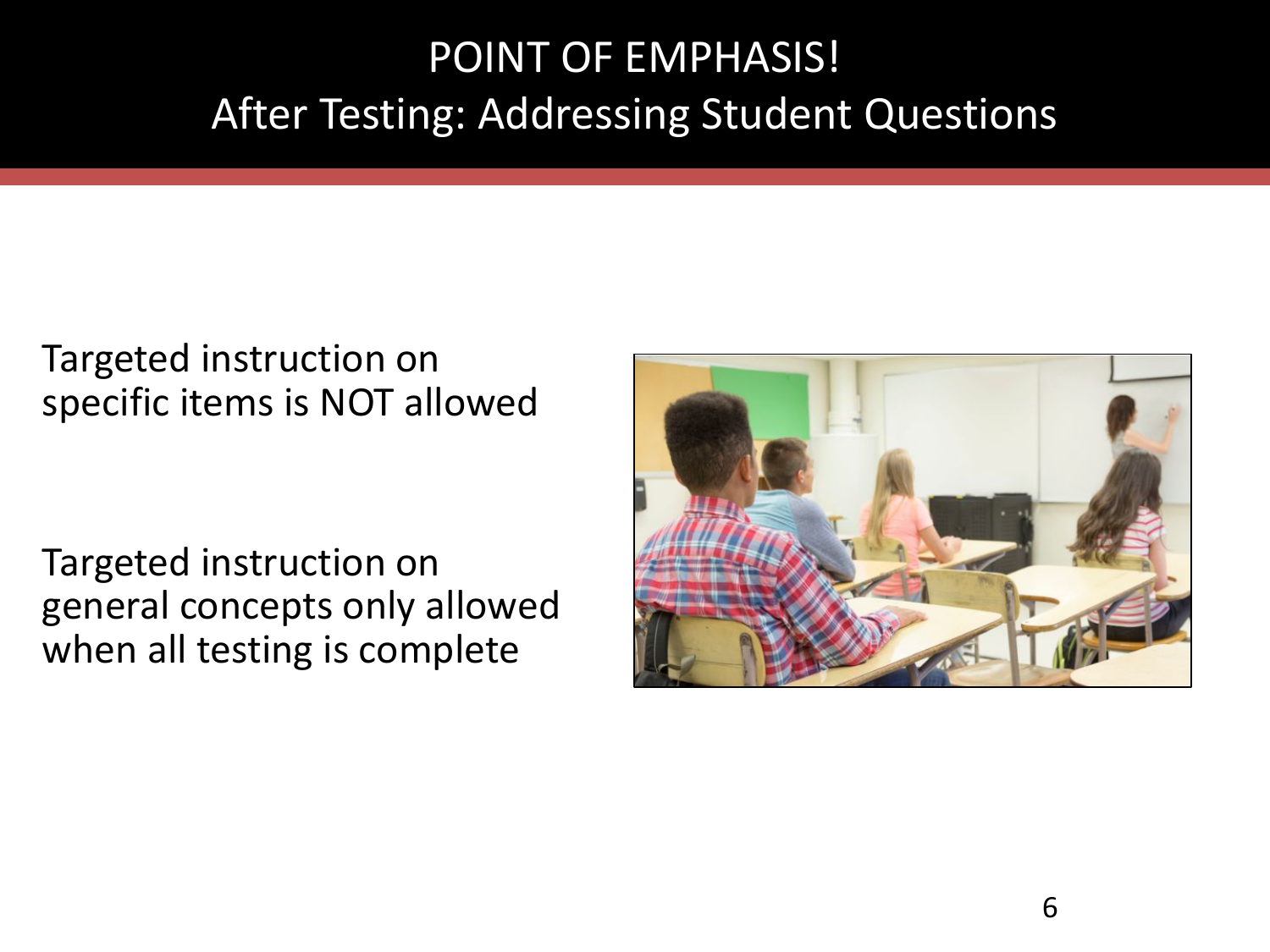#### POINTS OF EMPHASIS! Social Media and Bluetooth Headphones

#### **No social media posts related to MCA results.**

Example: "My kids rocked the MCAs this year!!!"

#### **Headphones can not have bluetooth capabilities**

Exception: Students with bluetooth capable hearing aids ARE allowed to wear them during the test if pre-approved by MDE contact your School Assessment Coordinator if you have a student that might need this accommodation.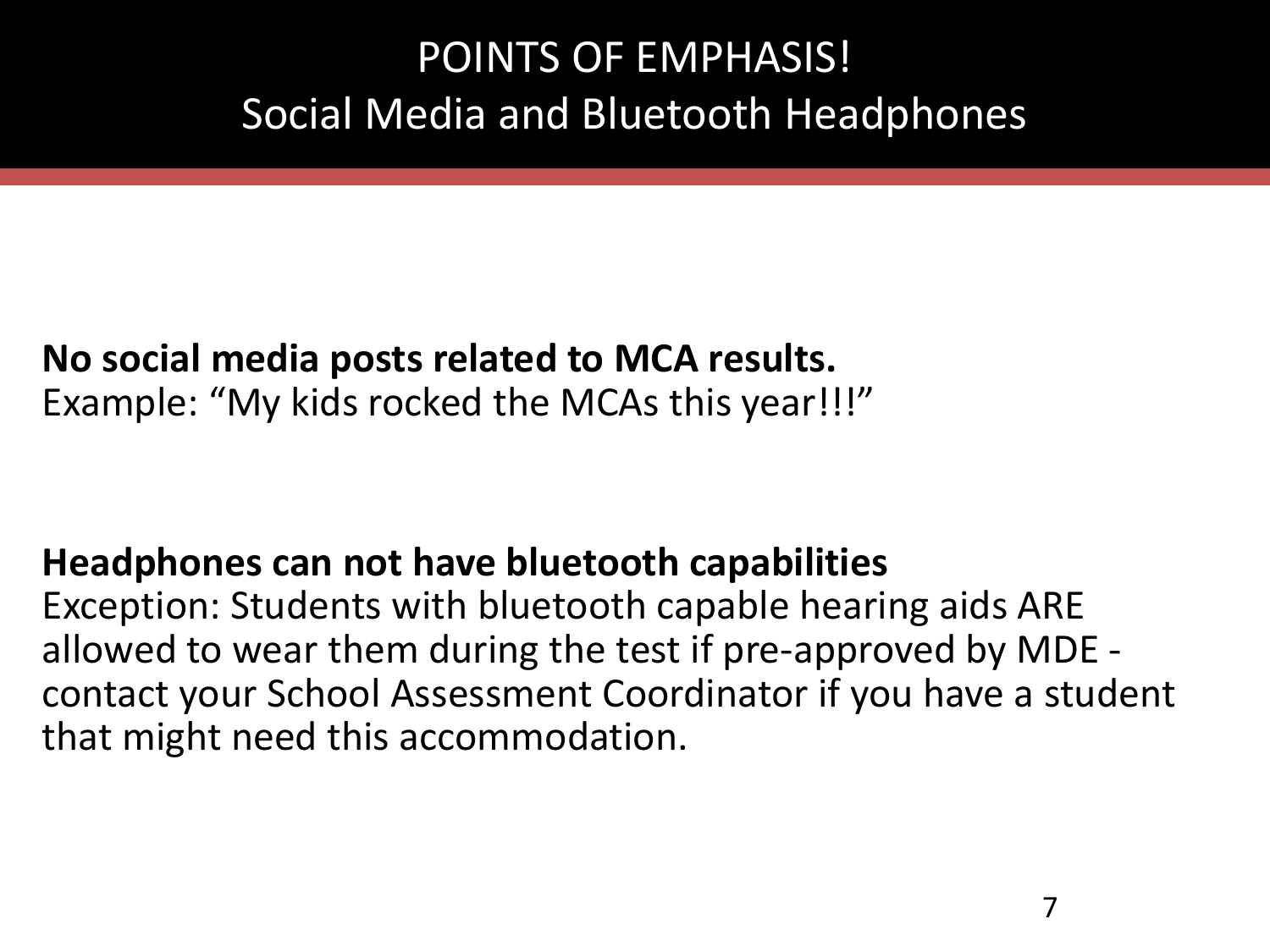#### Keep in mind…

- Student directions are embedded within section 1 of each test
- Headphones needed for all tests (including Reading)
- RAEL (formerly New to Country) students MUST take Math & Reading
- Exiting logistics
	- Students can exit anywhere. Tests do not allow students to return to previously completed items when they have exited for more than 20 minutes, including technology issues.
- Proctors need a process for tracking which students tested with which monitors (document all adults present in the room)
- All tech that electronically sends or receives information must be put away.
- Students must be made familiar with the functionality of the testing platform prior to "official" testing day.
	- Preparing for Testing Student Tutorial 3 components)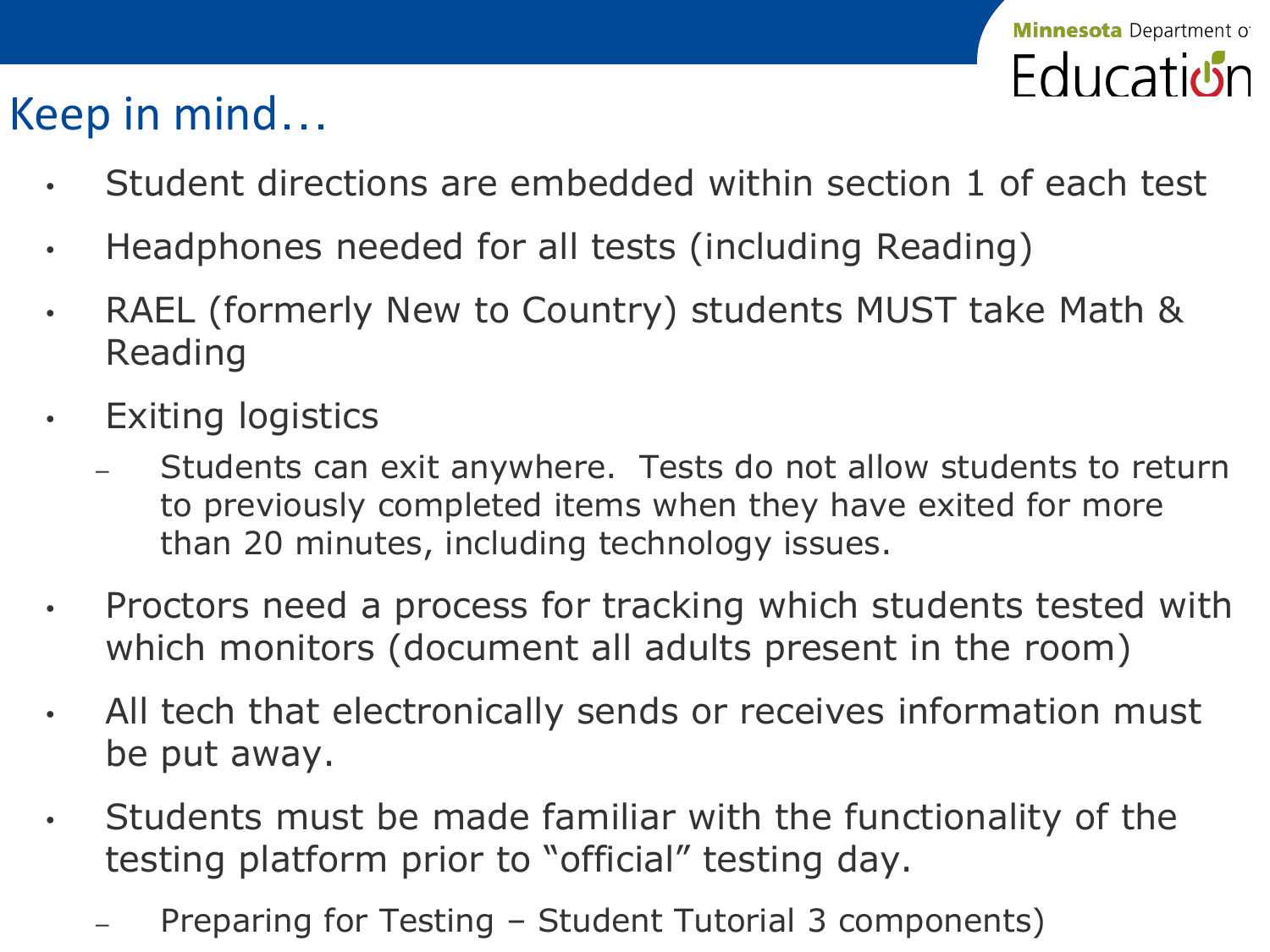

## Coordination of Schedules

- Discuss coordination of general education and special education schedules – small group and other unique arrangements.
- Make sure you know who is in your session and who is not. Students can only be in one session!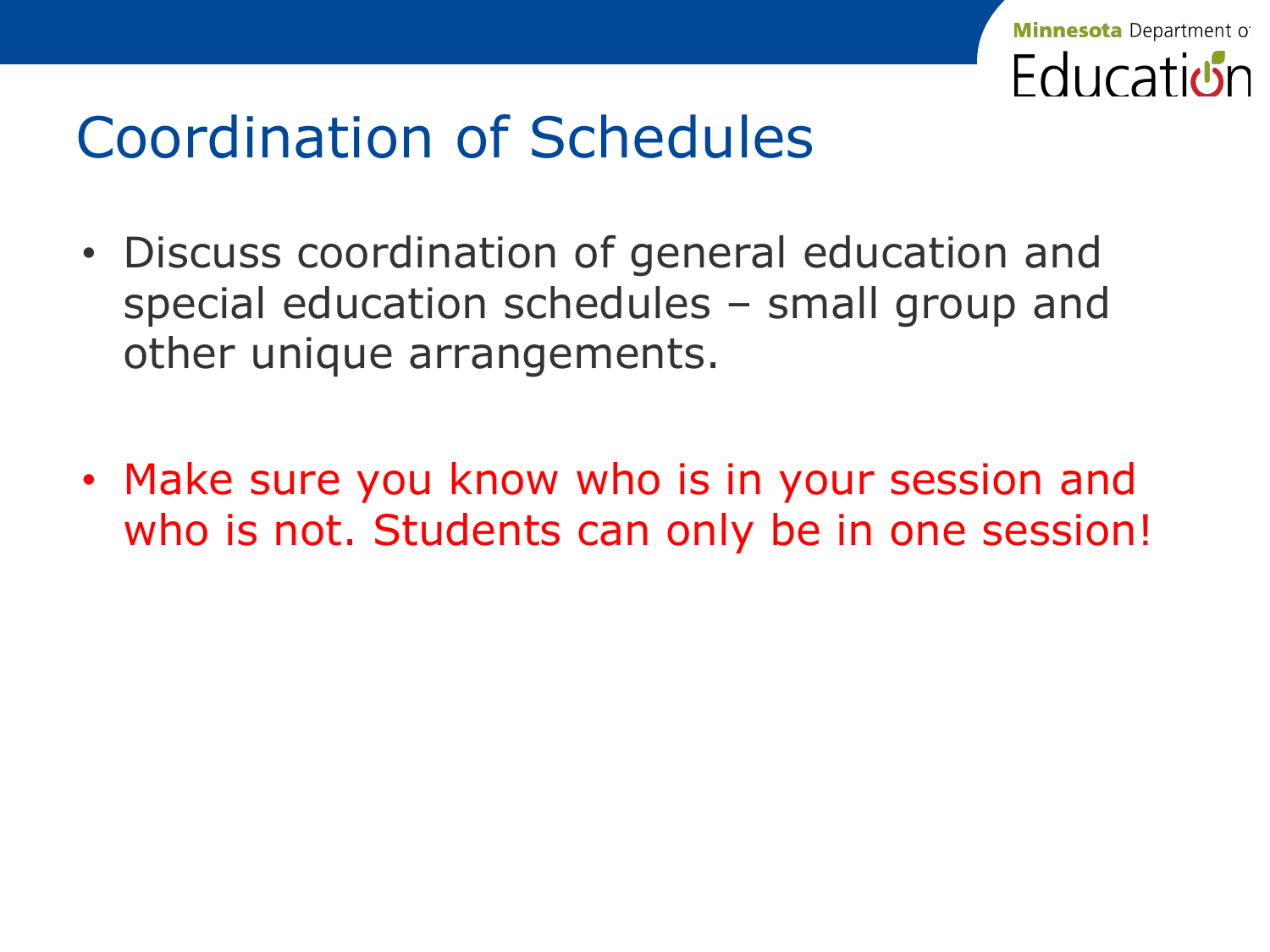

### **MAINTAINING SECURITY DURING TESTING**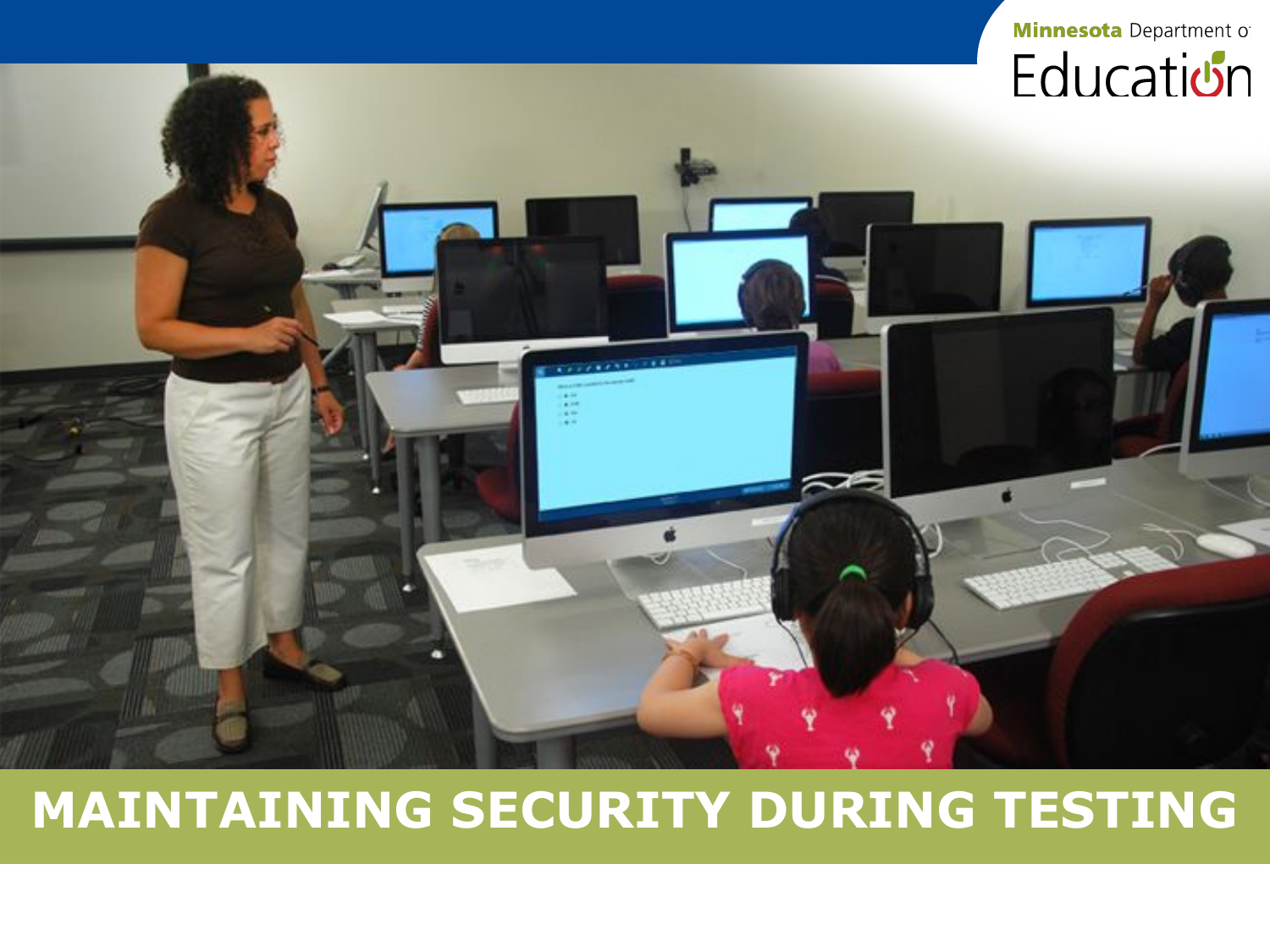

## **Testing Materials**

- Test Monitors will need to pick up and return materials each test day (OR secured in room)
- Have a check-in form for collecting testing tickets (MDE will look for this if they audit our school)
- Scratch paper

ATTENTION!

- Graph paper, notebook paper, or blank paper
- Collect and keep secure for each session
- Consider paper folding (teach ahead of time as a strategy)
- Location & Time: (pickup & return when relevant)
- Teachers/Test monitors MUST handle secure materials. Students should not leave the testing site, walk in hallways, or leave the classroom with secure materials.
- At no time are testing materials left unattended (on desk, on tables in lab, etc.)

– If students write or draw after completing testing, those materials must be collected and shredded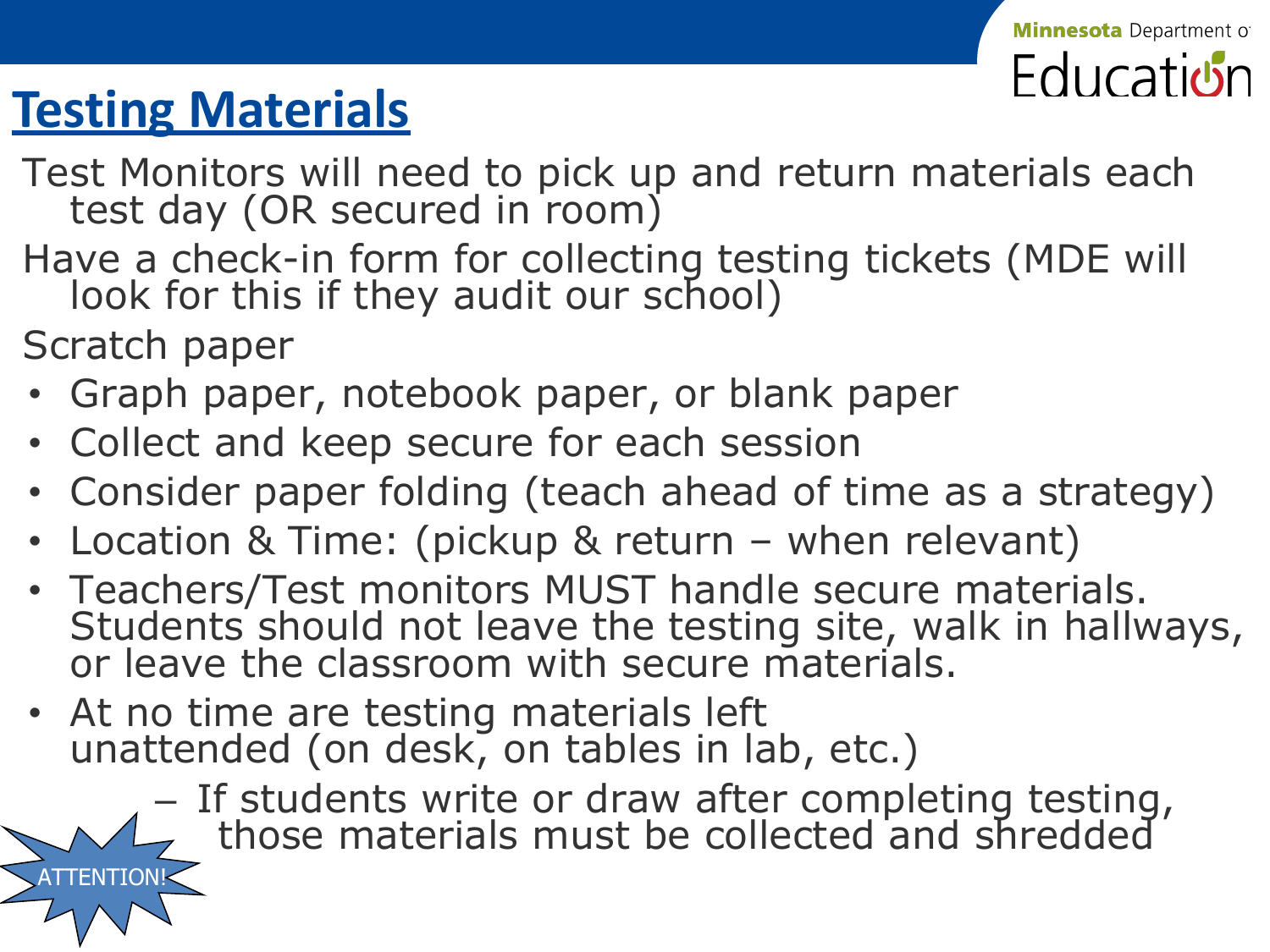

### Test Monitor: Procedures

In order to have standard testing conditions, the only directions teachers can give students are those in the Test Monitor Directions.

- Students must be familiar with the functionality of calculators or other online tools they are using prior to the start of testing. Test Monitors may not provide assistance related to the content of the test or how to correctly answer test items during the assessment.
- Questions on items that appear to be in error. Continue testing, note the subject, student, and item number. **The content of the item itself should never be referenced, copied or emailed within the school or district or in a communication to MDE.**
- Verify that all secure test materials are accounted for.
	- This will not apply for remote testing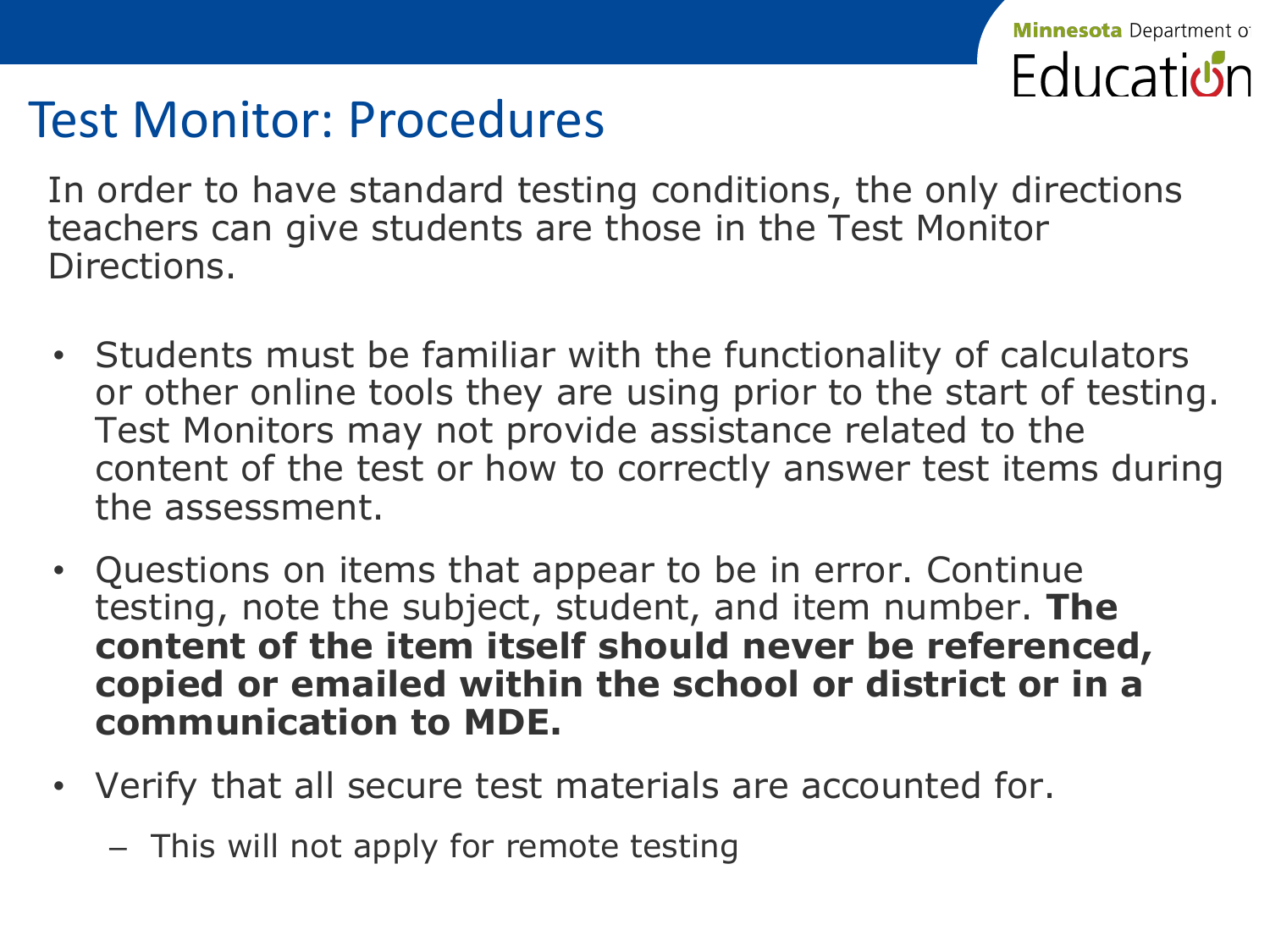

## Testing Day: During the Test

- For online testing, make sure students are logged in under their name and taking the correct test.
- Do not review, discuss, take pictures, or email test items during any test session.
- Notify your District or School Assessment Coordinator of any testing irregularities as soon as possible.
- **• Monitor your students** during all of the testing session.
- Ensure that student answers in paper accommodated test materials are not left unsecured
- Ensure that cell phones, iPads, wearable tech, and any other electronic devices are not accessible during test administration.
- Good practice: Collect all items on a table or somewhere in the room prior to starting. Students should only have a book to read or other paper and pencil activities (must be unrelated to the test subject) to work on when finished testing.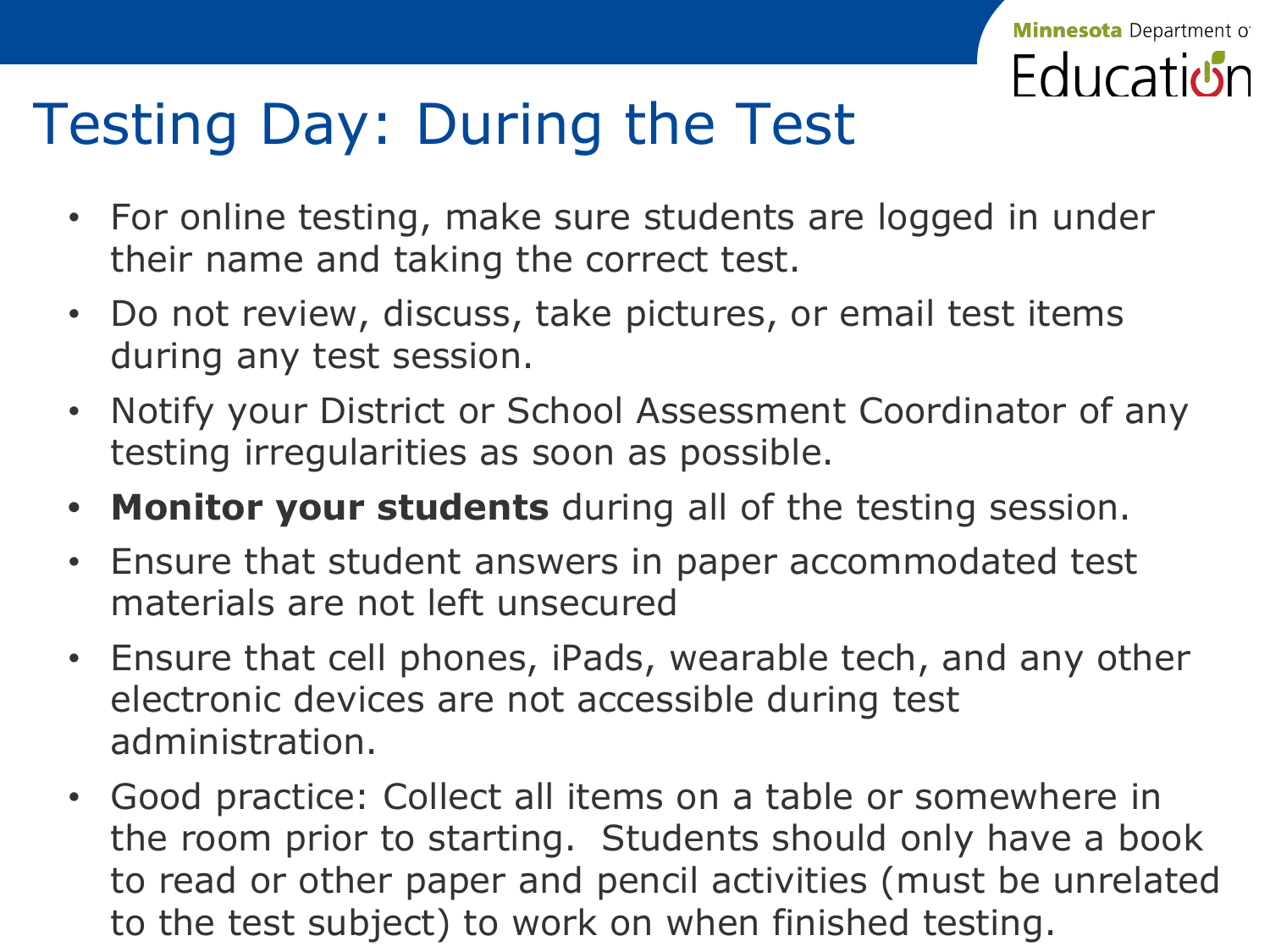**Minnesota** Department of **Education** 

Examples: Not Following the Documented Accommodation in the Student's IEP or 504 Plan and Providing a Prohibited Accommodation

- The Test Monitor does not verify that the test session is set up correctly for a student who should receive accommodated text-to-speech, even though an accommodation for text-to-speech is written in the student's IEP.
- The Test Monitor reads the Reading MCA test aloud to a student, even though this is not allowed.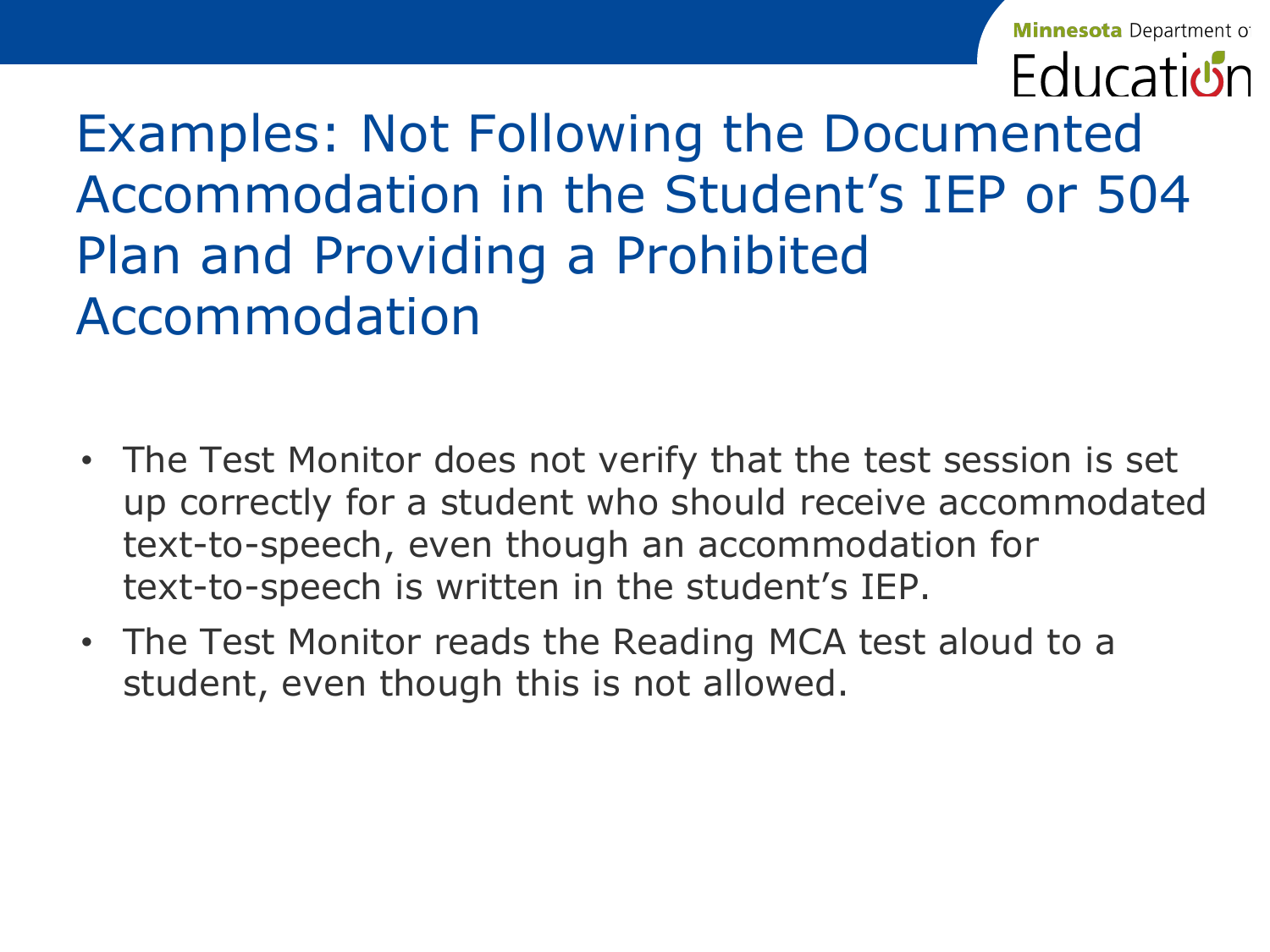#### **Minnesota** Department of

#### Education **Proctor Activities Prohibited During Testing**

- **• Working on a computer, correcting, and planning lessons are examples of what cannot take place.**
- **• Posting** visual aids that directly relate to any content.
	- Note, this is especially important if testing in your classroom.
- **• Revealing** test items
- **• Reading** test items to students.
- **• Copying** test items.
- **• Helping** a student answer test items.
- **• Changing** a student's answers.
- **• Defining** terms used in test items.
- **• Clarifying or interpreting** a test item. Do not give any indication that there might be a different approach or answer
- Students viewing other student screens use dividers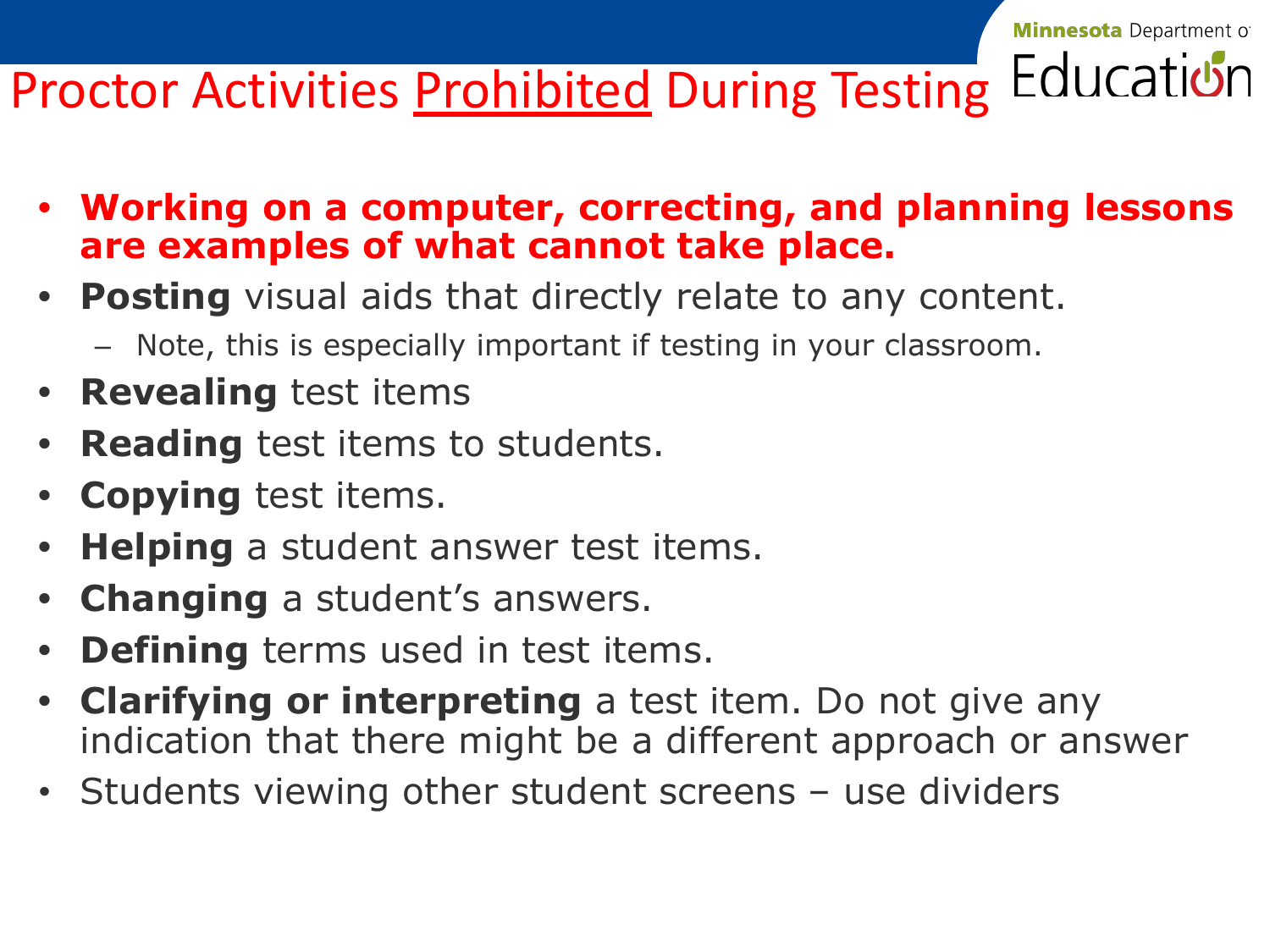

What if ...

#### **• A student doesn't understand a test question?**

Test Monitors may not paraphrase *Test Monitor Directions,* define or pronounce a word within a test item, discuss a test item or give an opinion regarding a test item. The only directions Test Monitors can give students are those in the *Test Monitor Directions.*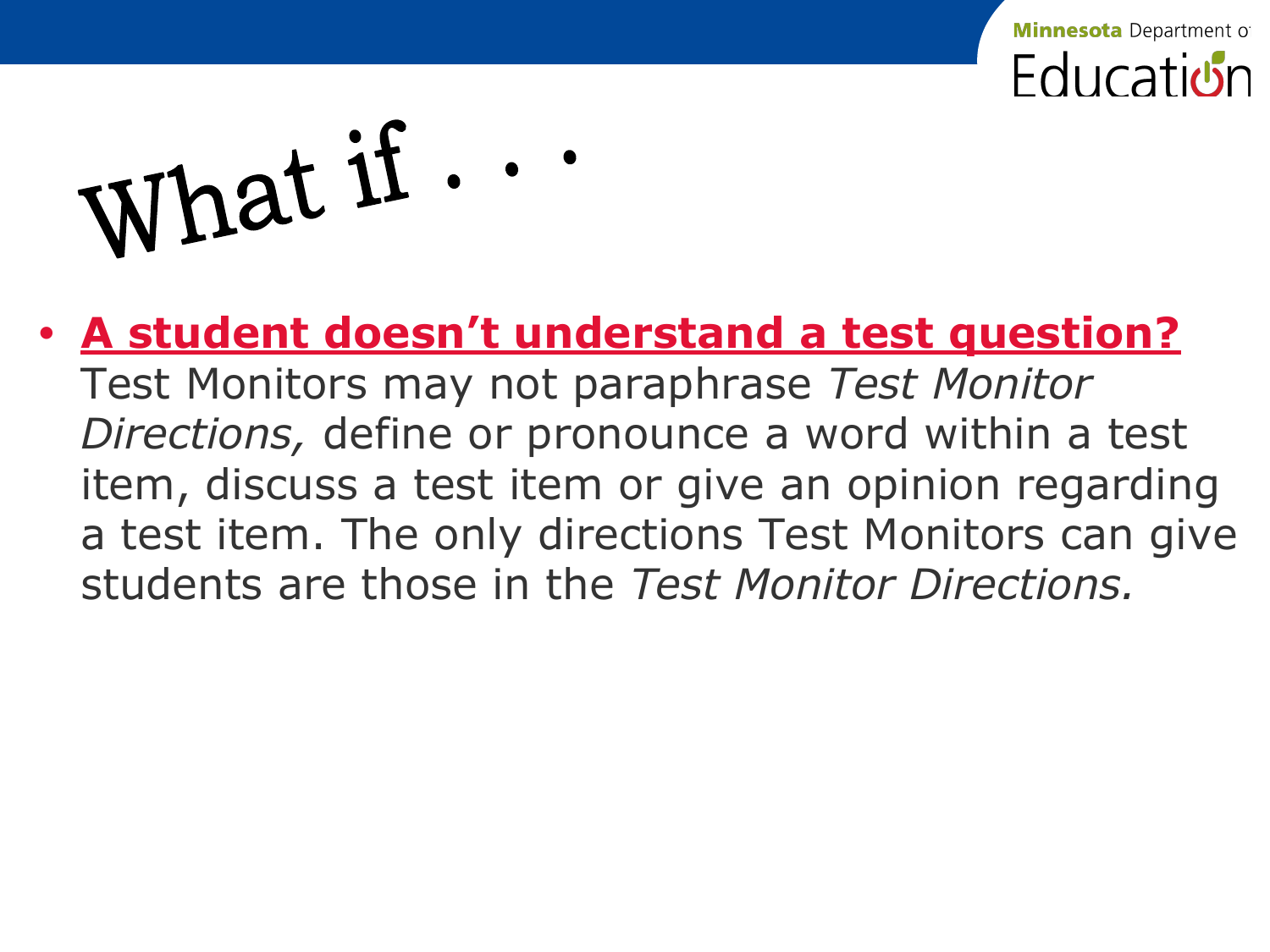

### Test Monitor Directions - Student Breaks

- Use your judgment to determine if your class would benefit from a break. If yes, follow procedure.
- All students must take the break. (Some students cannot continue to work, while others take the break.)
- Students are not allowed to visit with each other.
- Lower screen on laptops or flip iPads upside-down, then take the break.
- MUST be less than 20 minutes for ALL students.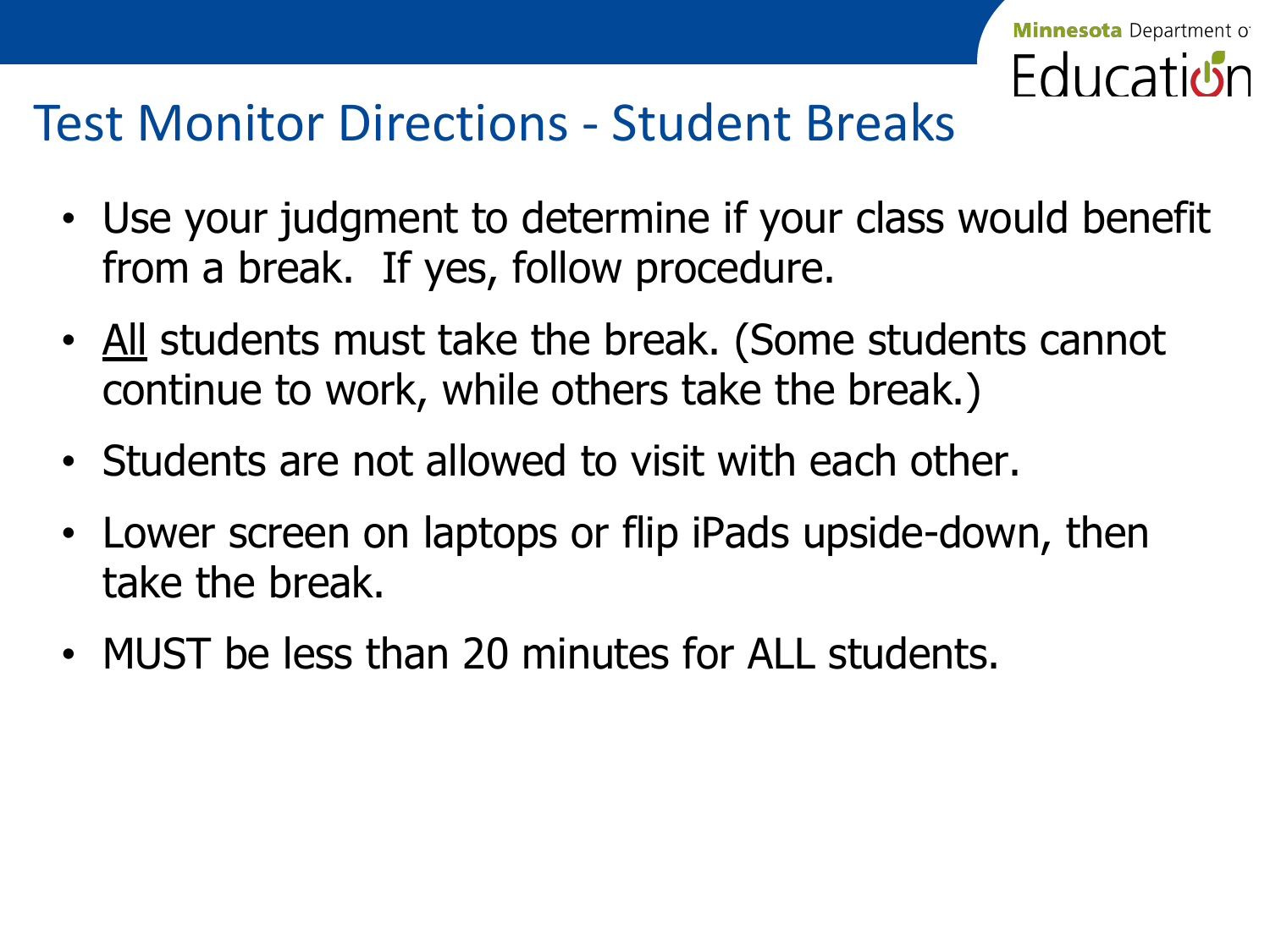

### Test Monitor: Procedures

### **Restroom breaks during testing:**

- Only 1 student at a time
- Must have an escort
- No test materials are taken from the room.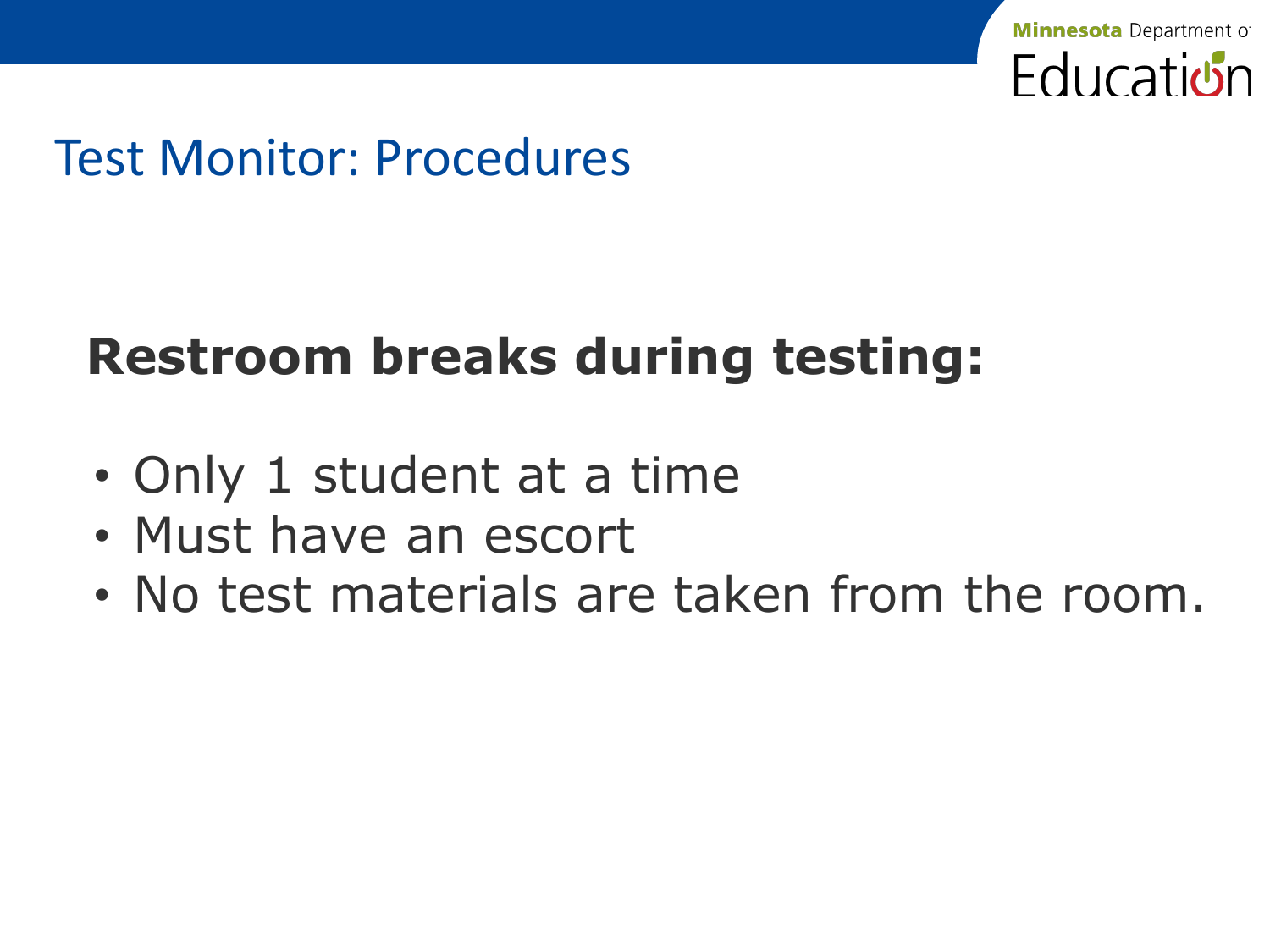

- **• A student is caught cheating?** The test MUST be invalidated by the School Assessment Coordinator
- **• A student has an injury that prohibits him/her from completing the test by hand?** Contact your School Assessment Coordinator.

**Minnesota** Department of

**Fducation** 

- **• A student finishes early? All students are to remain seated at the testing site until EVERYONE is finished.** Students may either read, work on a paper pencil activity that is unrelated to the test subject, or sit quietly until the test session is over. **Talking, playing cards, passing notes, using the computer/device for non-testing purposes are NOT allowed.**
- **• We must work together to create a great environment that allows students to show all they know.**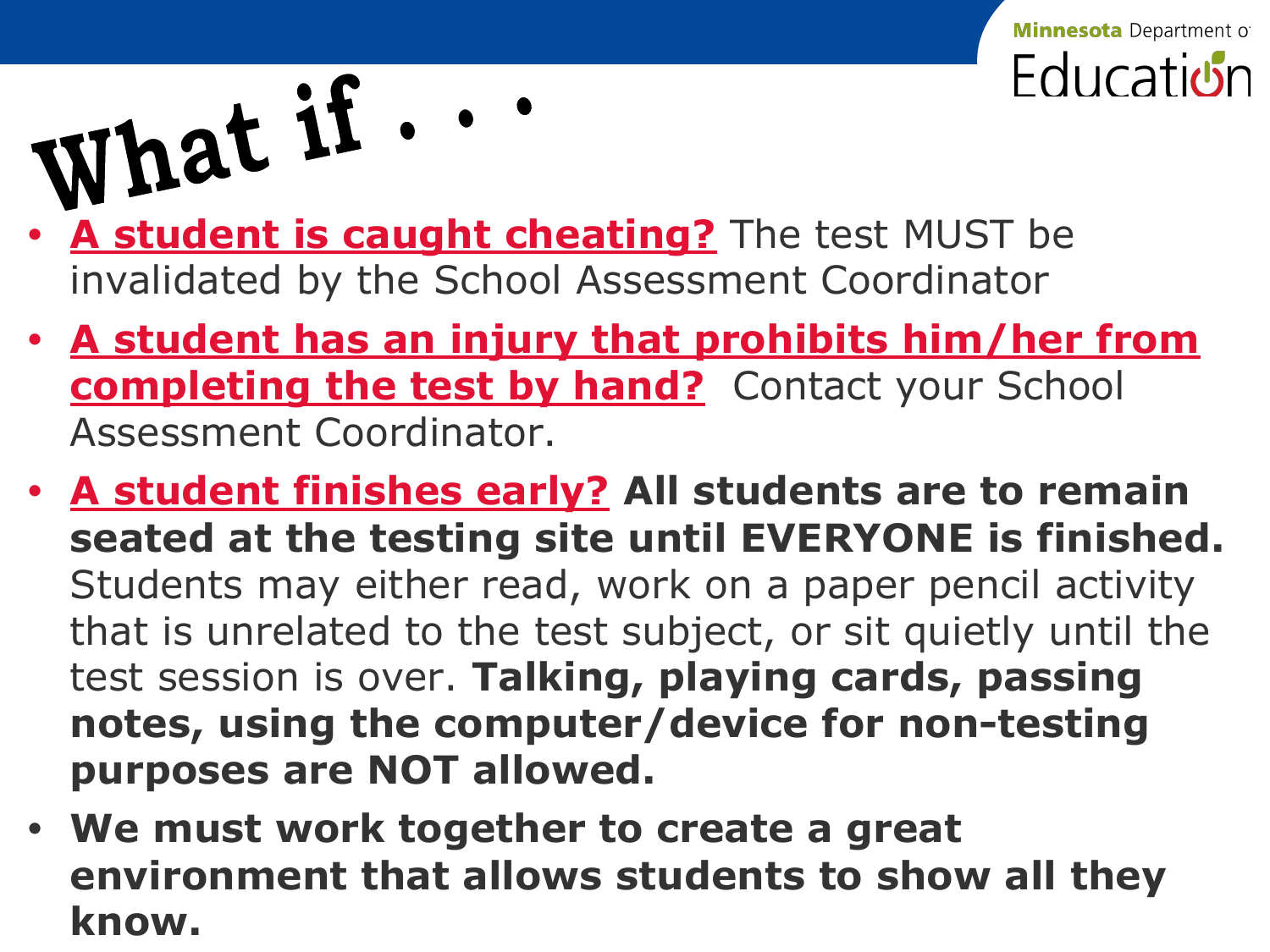#### **Minnesota** Department of **Follication**

# Test Monitor Directions - Ending Times

- *• Point of Emphasis:* If some students finish on Thursday, but others need to finish the test on Friday, no students who had finished on Thursday are to be in the testing room on Friday while the other students are finishing.
- Students must be allowed to work at their own pace and allowed to finish each part of the assessment **without being pressured to finish** regardless of test setting or accommodations.
- Know the building procedure for students who will need to continue working on the test when most students are finished.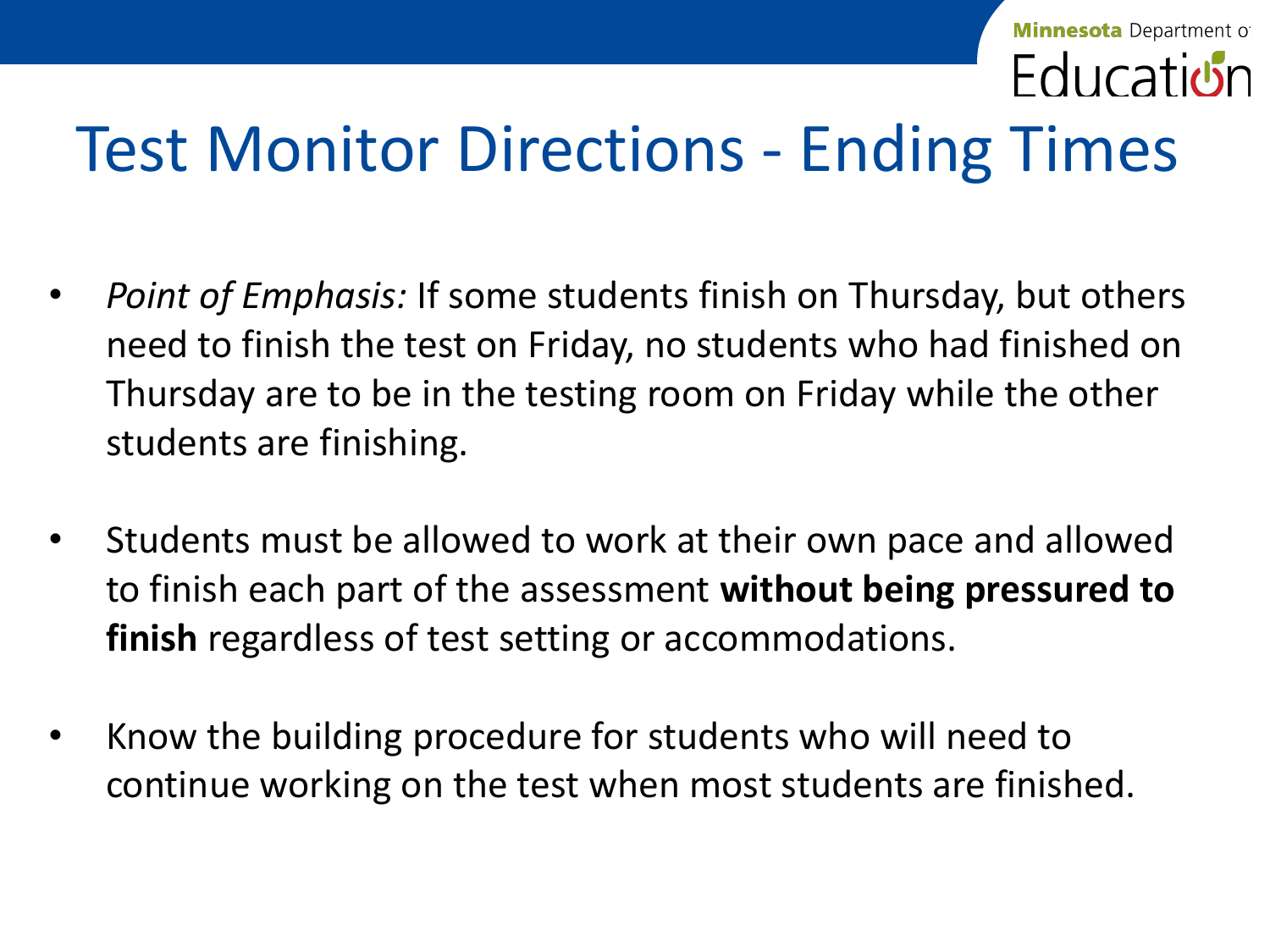# Make Up Testing

- Make Up testing continues until the end of the testing window.
	- Math, Reading and MTAS March 7 May 6 – Science March 7 – May 13
- New students to the school will need to take the tests if they did not take them in their previous school.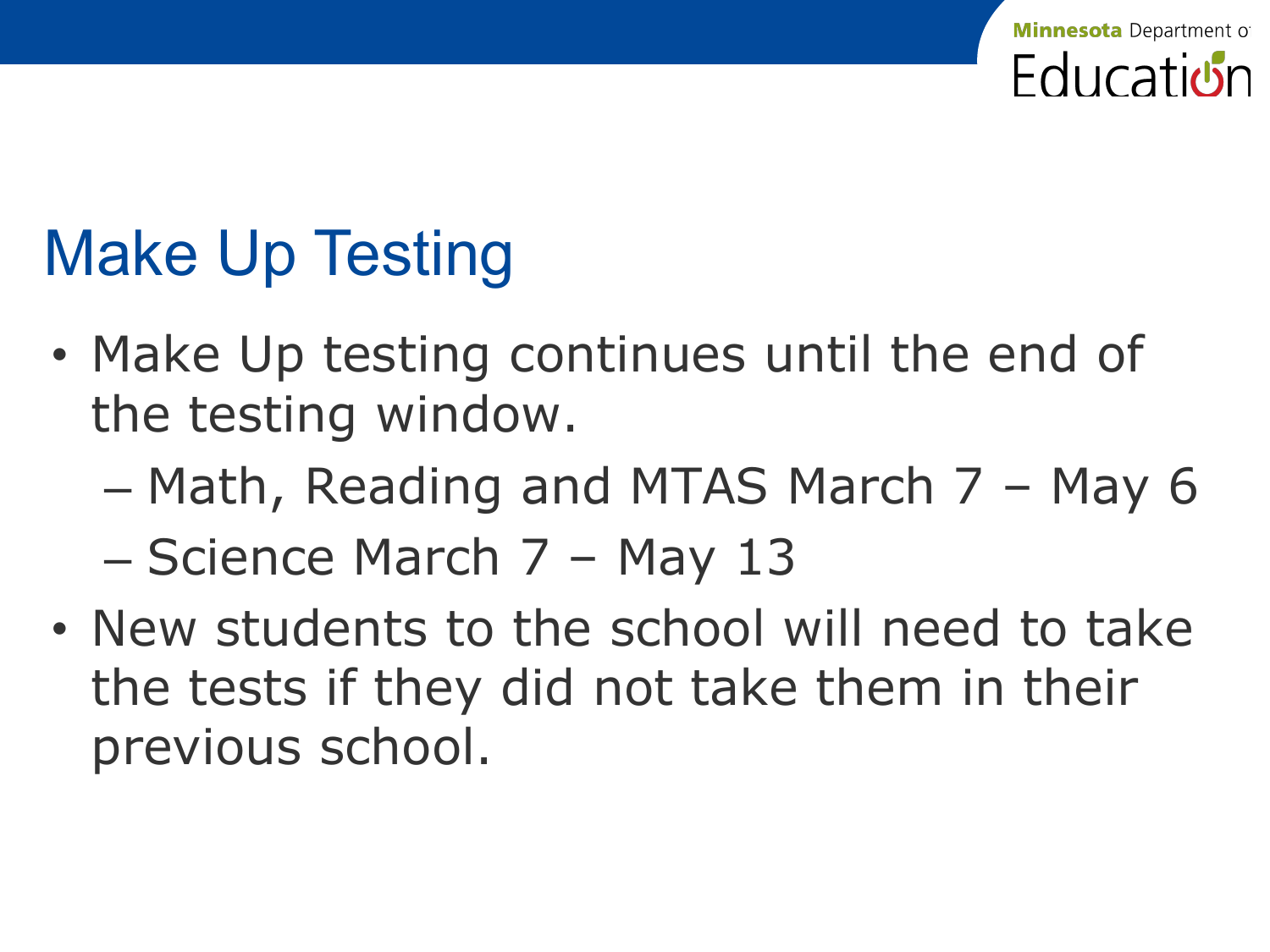# Getting Help ASAP

- 1. Contact your School Assessment Coordinator.
- 2. Call Katie Johnson 952-496-5049.
- 3. If you know for sure you are having a technology related problem call x5100 (from inside the school) or 952-496-5100 (if proctoring remotely).

**Minnesota** Department of

**Follicatidin** 

- 4. If you do not get an answer and you need immediate help, call Katie for any reason at 952-496-5049.
- 5. Call Ford Rolfsrud 952-496-5022.

#### **If you are not sure what to do call Katie for anything 952-496-5049!**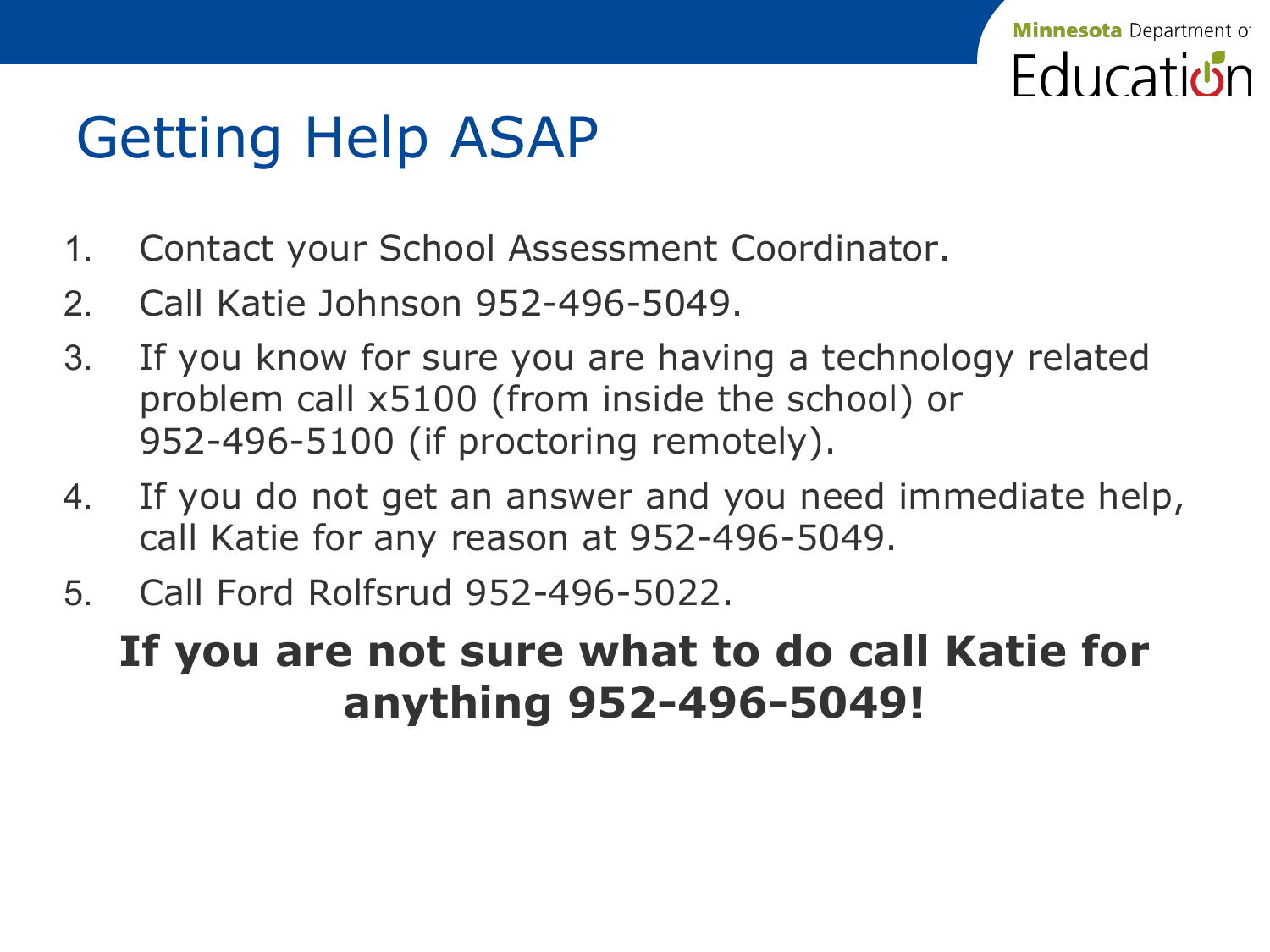#### **Minnesota** Department of **Folucation**

## **Conclusion**

When testing is over, a Test Monitor or Test Administrator should be able to say "Yes" to:

- Were the test materials secure at all times?
- Did I carefully read and follow all of the *Test Monitor Directions*?
- Did my students arrive at their answers independently?
- Did I account for and return all the secure test materials?
- Did I actively supervise and work to create the best environment for testing?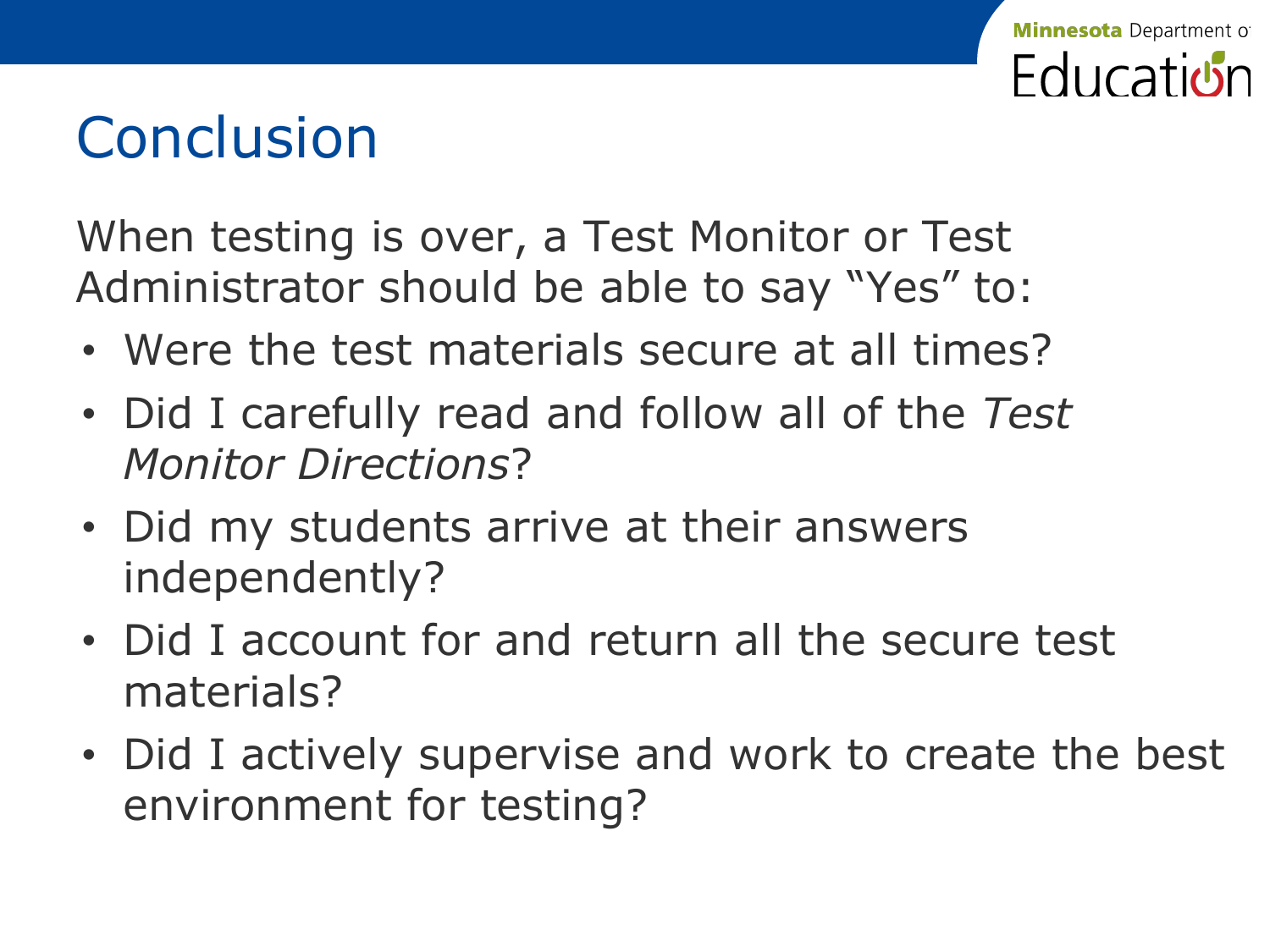#### **Minnesota** Department of

# **Education**

## How to monitor, setup & administer the online test

#### **TMS – Training Management System**

- mn.tms.pearson.com
- Type in your @shakopee.k12.mn.us email address
- Click "Continue"
- Click "Test Monitor" at the top of your screen
- Click "MCA Test Monitor" on the left hand side
	- You'll need to complete all three modules.
- If you complete the Test Security Training module as a group, you will also need to sign a physical Test Security Checklist (6 pages) and hand it in to your School Assessment Coordinator.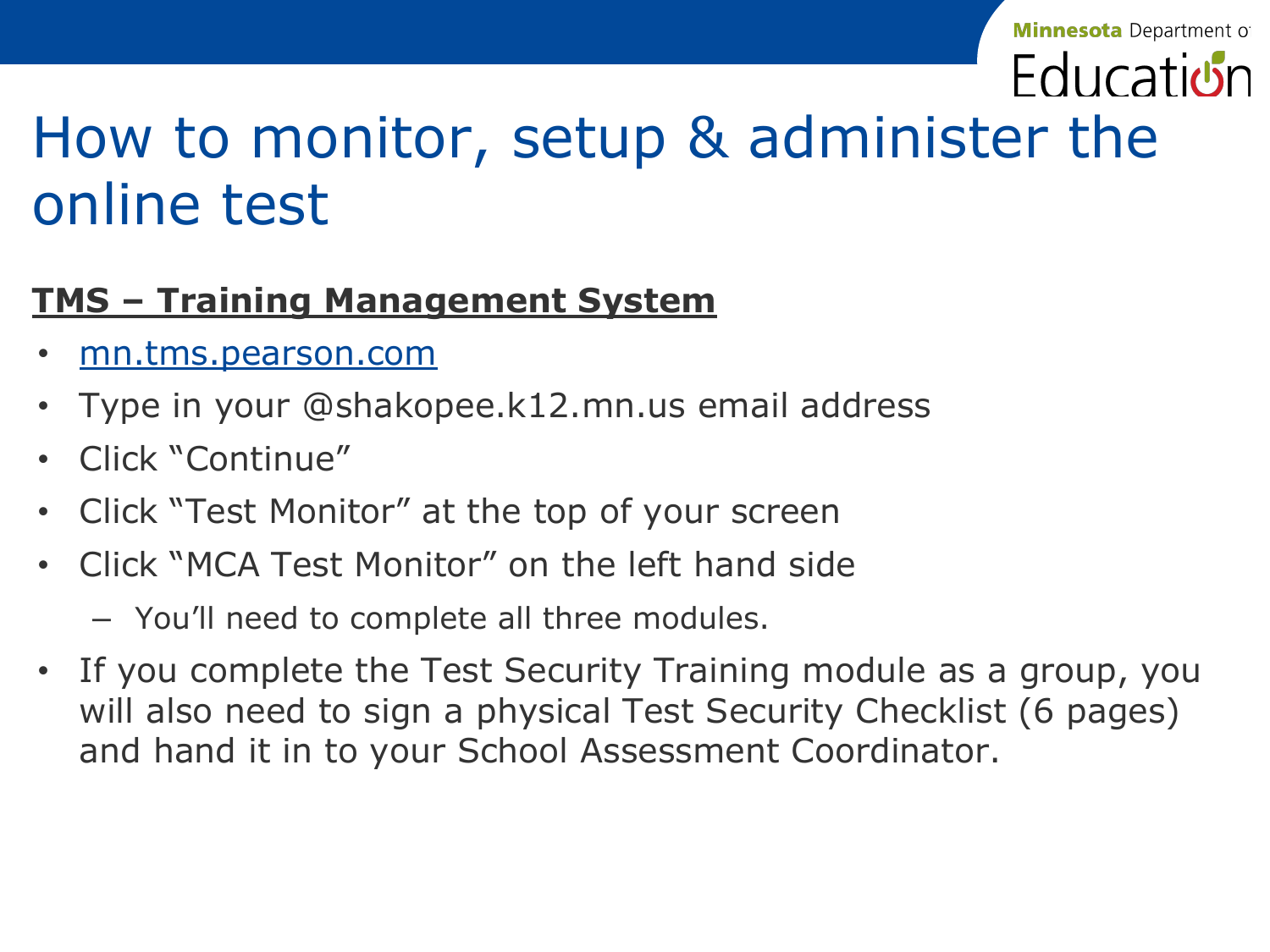

**Minnesota** Department of

If you complete the "Test Security Training (Assurance of Test Security Included)" as part of a group, you will also need to sign a physical copy of the 6 page Test Security Checklist for 2022 and hand it in to your School Assessment Coordinator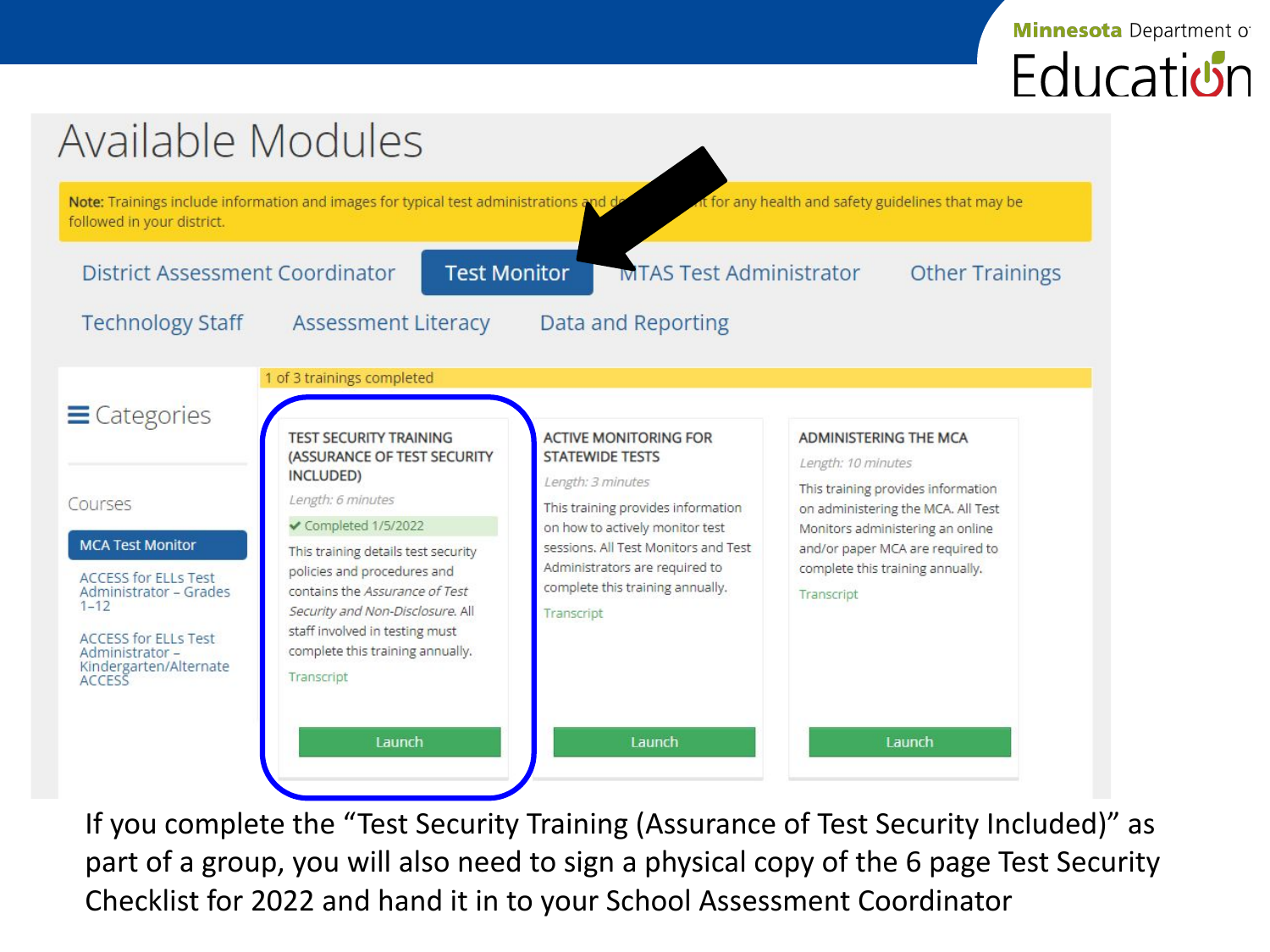

• Select

Complete the three modules from MCA Test Monitor and the circled module from this slide before or after group training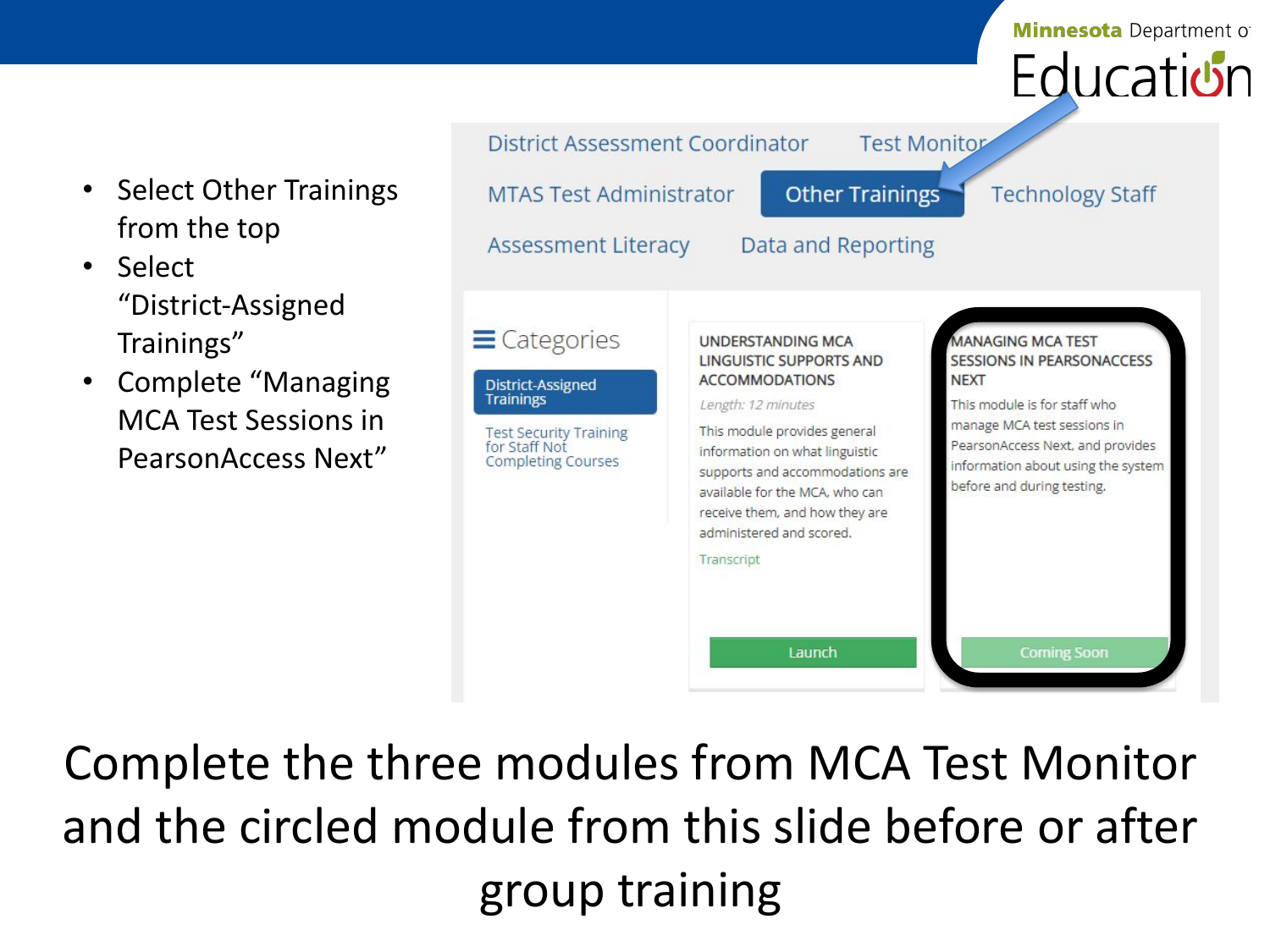

## What's left……

- 1. Develop a plan for how students will complete the 3 (4 if the grade takes the Science MCA) testing tutorials (Refer to checklist for additional information).
	- Navigation
	- Tools
	- Item Types
	- Science MCA-IV New Items Tutorial (grades 5,8 and HS)
- 2. Practice item samplers with students preferably on the device they will use for testing.
- 3. Test students
	- Setup test session
	- Print tickets
	- Students sign-in using a Username and Password provided on the Student Authorization ticket